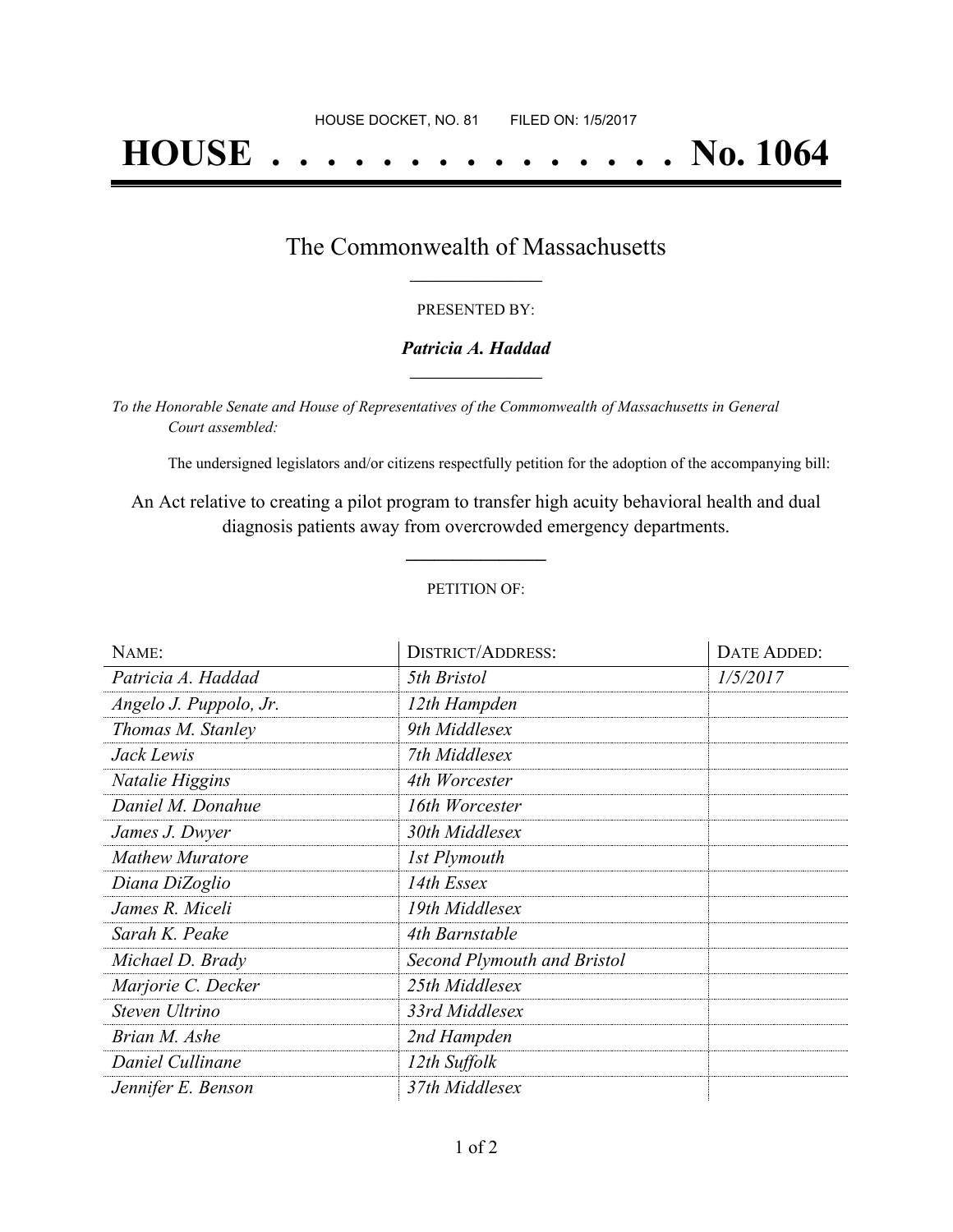| <b>Denise Provost</b>   | 27th Middlesex                |  |
|-------------------------|-------------------------------|--|
| James B. Eldridge       | Middlesex and Worcester       |  |
| Chris Walsh             | 6th Middlesex                 |  |
| Mike Connolly           | 26th Middlesex                |  |
| Keiko M. Orrall         | 12th Bristol                  |  |
| Marc R. Pacheco         | First Plymouth and Bristol    |  |
| Thomas J. Calter        | 12th Plymouth                 |  |
| Edward F. Coppinger     | 10th Suffolk                  |  |
| James M. Cantwell       | 4th Plymouth                  |  |
| Stephan Hay             | 3rd Worcester                 |  |
| Brendan P. Crighton     | <b>Third Essex</b>            |  |
| Walter F. Timilty       | Norfolk, Bristol and Plymouth |  |
| Linda Dean Campbell     | 15th Essex                    |  |
| Patrick M. O'Connor     | <b>Plymouth and Norfolk</b>   |  |
| Kay Khan                | 11th Middlesex                |  |
| Denise C. Garlick       | 13th Norfolk                  |  |
| John C. Velis           | 4th Hampden                   |  |
| Harold P. Naughton, Jr. | 12th Worcester                |  |
| Carlos González         | 10th Hampden                  |  |
| Michelle M. DuBois      | 10th Plymouth                 |  |
| Tackey Chan             | 2nd Norfolk                   |  |
| David Paul Linsky       | 5th Middlesex                 |  |
| James J. O'Day          | 14th Worcester                |  |
| <b>Nick Collins</b>     | 4th Suffolk                   |  |
| Shaunna L. O'Connell    | 3rd Bristol                   |  |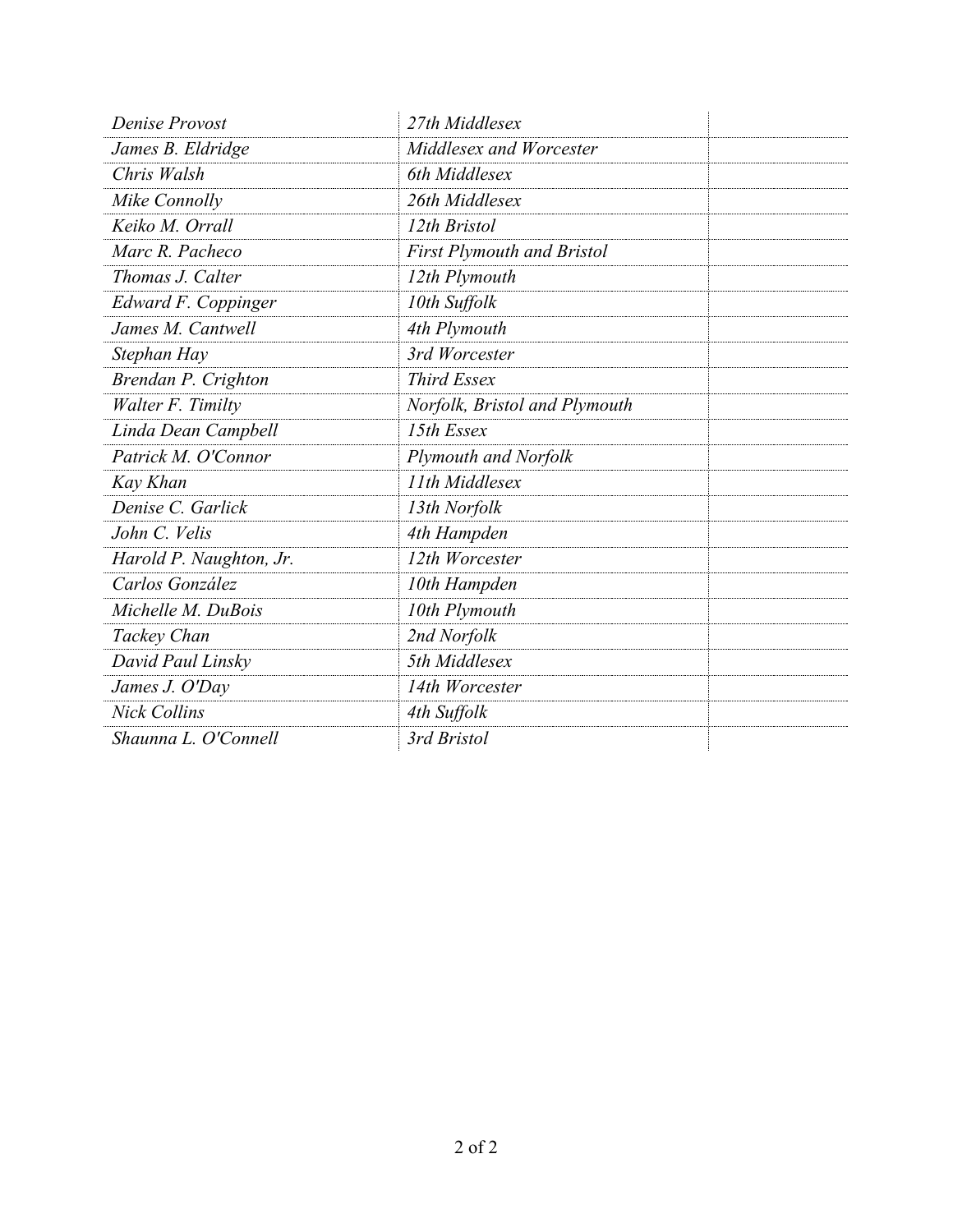## **HOUSE . . . . . . . . . . . . . . . No. 1064**

By Mrs. Haddad of Somerset, a petition (accompanied by bill, House, No. 1064) of Patricia A. Haddad and others relative to creating a pilot program to transfer high acuity behavioral health and dual diagnosis patients away from overcrowded emergency departments. Mental Health, Substance Use and Recovery.

## The Commonwealth of Massachusetts

**In the One Hundred and Ninetieth General Court (2017-2018) \_\_\_\_\_\_\_\_\_\_\_\_\_\_\_**

**\_\_\_\_\_\_\_\_\_\_\_\_\_\_\_**

An Act relative to creating a pilot program to transfer high acuity behavioral health and dual diagnosis patients away from overcrowded emergency departments.

Be it enacted by the Senate and House of Representatives in General Court assembled, and by the authority *of the same, as follows:*

- 1 Chapter 19 of the General Laws, as appearing in the 2016 Official Edition, is hereby
- 2 amended by adding the following sections at the end thereof: -
- 3 Section XX. For the purposes of this section, the term "dual diagnosis" shall mean a
- 4 mental illness and a substance abuse problem occurring simultaneously.

 There shall be, on the campus of Taunton State Hospital, a Behavioral Health Emergency Department Relief Pilot Program to accept medically stable, high acuity behavioral health and dual diagnosis patients from emergency departments in the Southeast region. Medically stable patients presenting in an Emergency Department with a high acuity behavioral health condition or who have a dual diagnosis should be transferred to this pilot program if another appropriate setting cannot be located within four hours of admission to the emergency department. Patients admitted to the pilot program will be cared for until an appropriate placement is found that meets